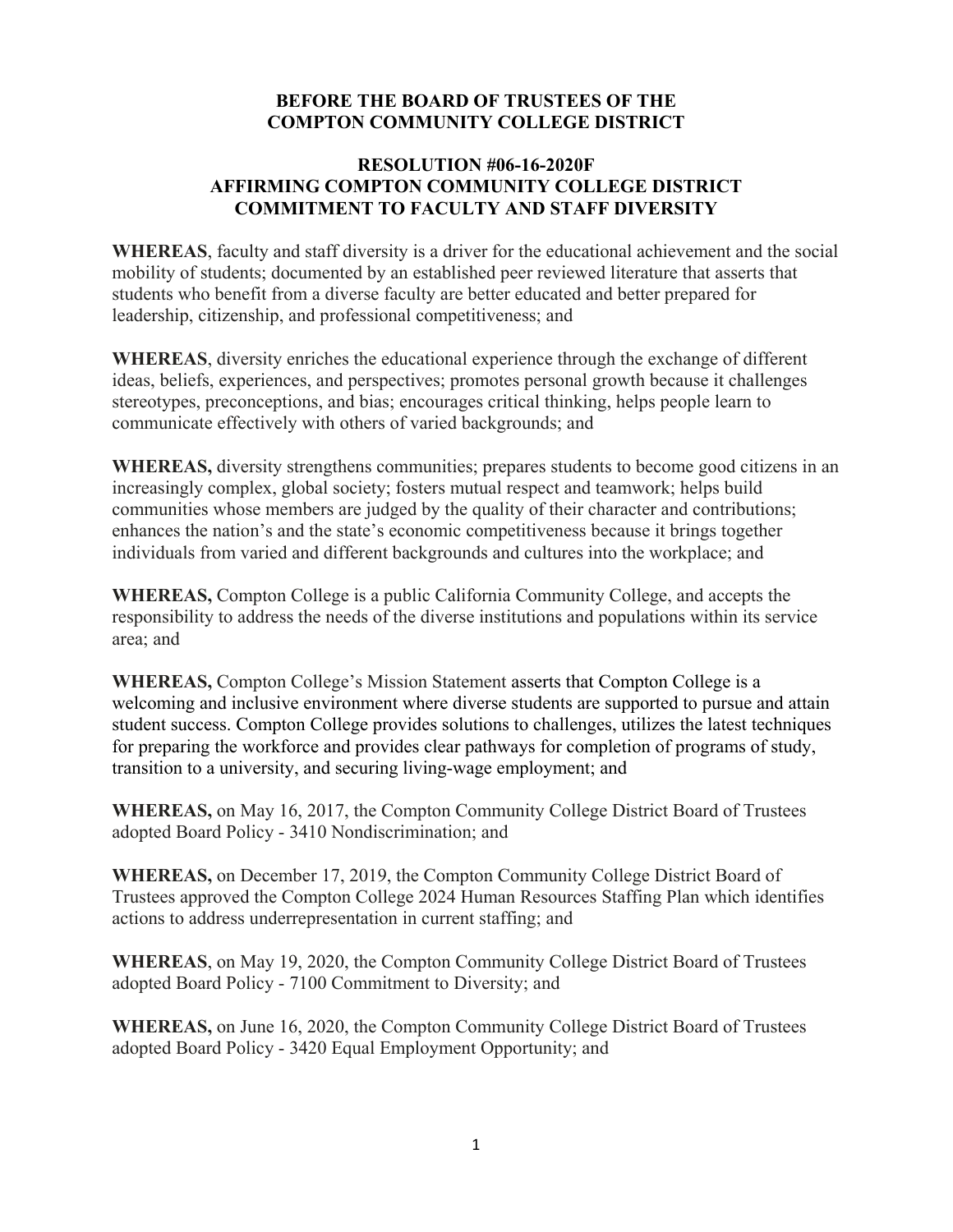**WHEREAS,** on April 21, 2020, the Compton Community College District Board of Trustees accepted the University of Southern California Center for Urban Education's Compton College Faculty and Administrator Hiring Process Report and its recommendations for racial equity; and

**WHEREAS,** on May 19, 2020, the Compton Community College District Board of Trustees approved the 2020-2023 Equal Employment Opportunity Plan.

**NOW THEREFORE BE IT RESOLVED**, that we, the Compton Community College District Board of Trustees, hereby reaffirm strongly our support for diversity in faculty and staff hiring; diversity among faculty, students, staff and programs; and compel everyone in the Compton College community, through their roles and responsibilities, to implement the College's diversity initiatives, and maintain a climate of respect, civility, and inclusion as part of the institution's commitment to educational excellence; and be it further

**RESOLVED** that Compton Community College District Board of Trustees will support and implement the recommendations from the California Community Colleges Chancellor's Office Vision for Success Diversity, Equity and Inclusion Task Force Report dated April 24, 2020, and biannually participate in implicit bias and cultural competency training; and be it further

**RESOLVED,** the Compton Community College District Board of Trustees shall publicly review on an annual basis the District's compliance with the California Education Code Equal Employment Opportunity standards and Chancellor's Office Certification Form that incorporates multiple methods to address diversity, including, but not limited to, board policies and adopted resolutions; incentives for hard-to-hire areas/disciplines; focused outreach and publications; procedures for addressing diversity throughout hiring steps and levels; consistent and ongoing training for hiring committees; professional development focused on diversity; diversity incorporated into criteria for employee evaluation and tenure review; and grow-your-own programs, such as the Compton College Faculty Preparation Academy in collaboration with the University of Southern California Race and Equity Center; an analysis of why staff leave the district; and the make-up of hiring committees.

**PASSED AND ADOPTED**, the Resolution #06-16-2020F Affirming Compton Community College District Commitment to Faculty and Staff Diversity was adopted and confirmed by the Governing Board of the Compton Community College District of Los Angeles County, on June 16, 2020.

**AYES:** 

**NOES:** 

**ABSTAIN:** 

**ABSENT:**

\_\_\_\_\_\_\_\_\_\_\_\_\_\_\_\_\_\_\_\_\_\_\_\_\_\_\_\_\_\_\_\_\_\_\_\_ Sonia Lopez, President Compton Community College District Board of Trustees